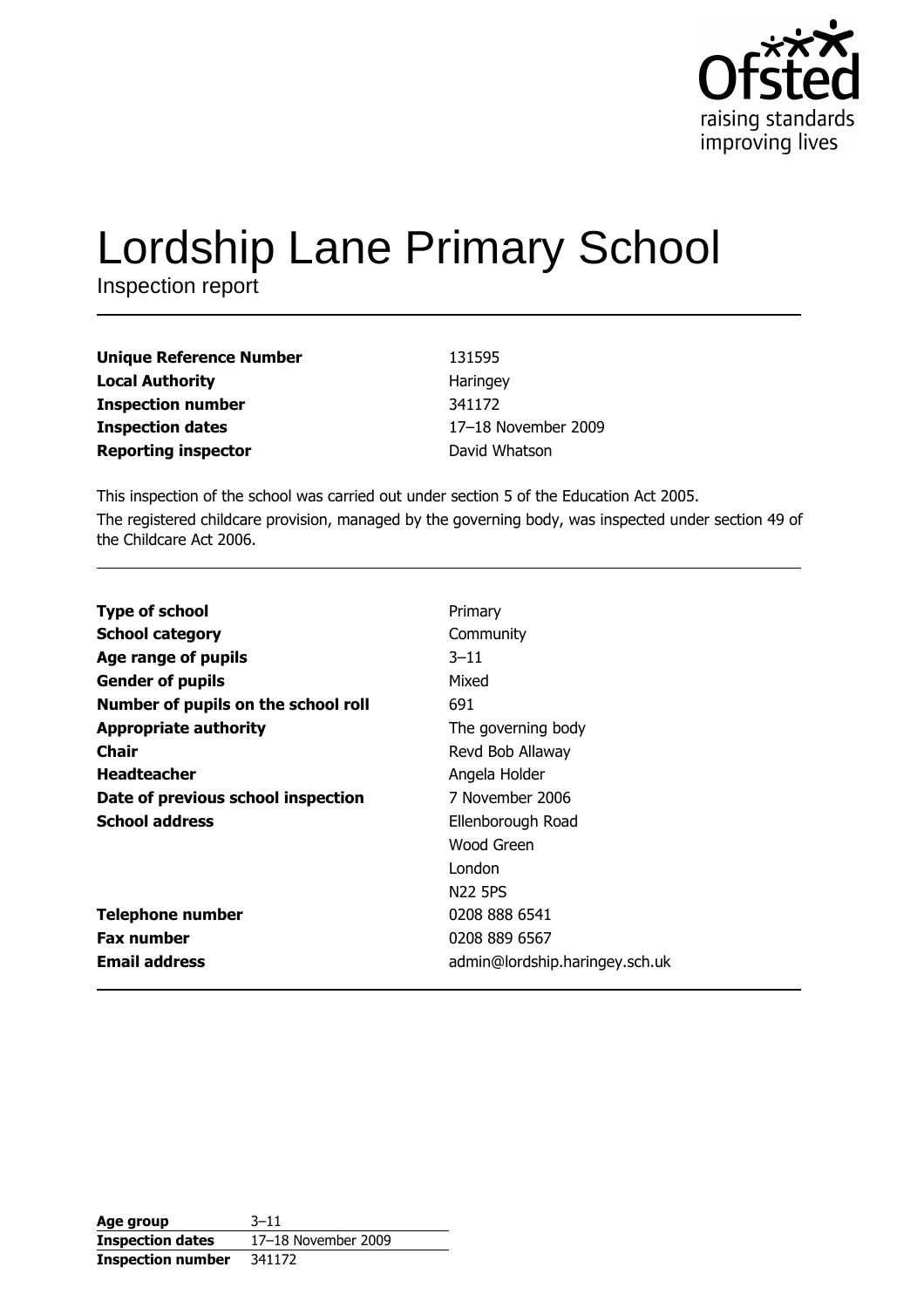Number of children on roll in the registered childcare provision Date of last inspection of registered childcare provision

Not previously inspected

The Office for Standards in Education, Children's Services and Skills (Ofsted) regulates and inspects to achieve excellence in the care of children and young people, and in education and skills for learners of all ages. It regulates and inspects childcare and children's social care, and inspects the Children and Family Court Advisory Support Service (Cafcass), schools, colleges, initial teacher training, work-based learning and skills training, adult and community learning, and education and training in prisons and other secure establishments. It rates council children's services, and inspects services for looked after children, safequarding and child protection.

Further copies of this report are obtainable from the school. Under the Education Act 2005, the school must provide a copy of this report free of charge to certain categories of people. A charge not exceeding the full cost of reproduction may be made for any other copies supplied.

If you would like a copy of this document in a different format, such as large print or Braille, please telephone 08456 404045, or email enquiries@ofsted.gov.uk.

You may copy all or parts of this document for non-commercial educational purposes, as long as you give details of the source and date of publication and do not alter the documentation in any way.

Royal Exchange Buildings St Ann's Square Manchester M2 7LA T: 08456 404045 Textphone: 0161 618 8524 E: enquiries@ofsted.gov.uk W: www.ofsted.gov.uk © Crown copyright 2009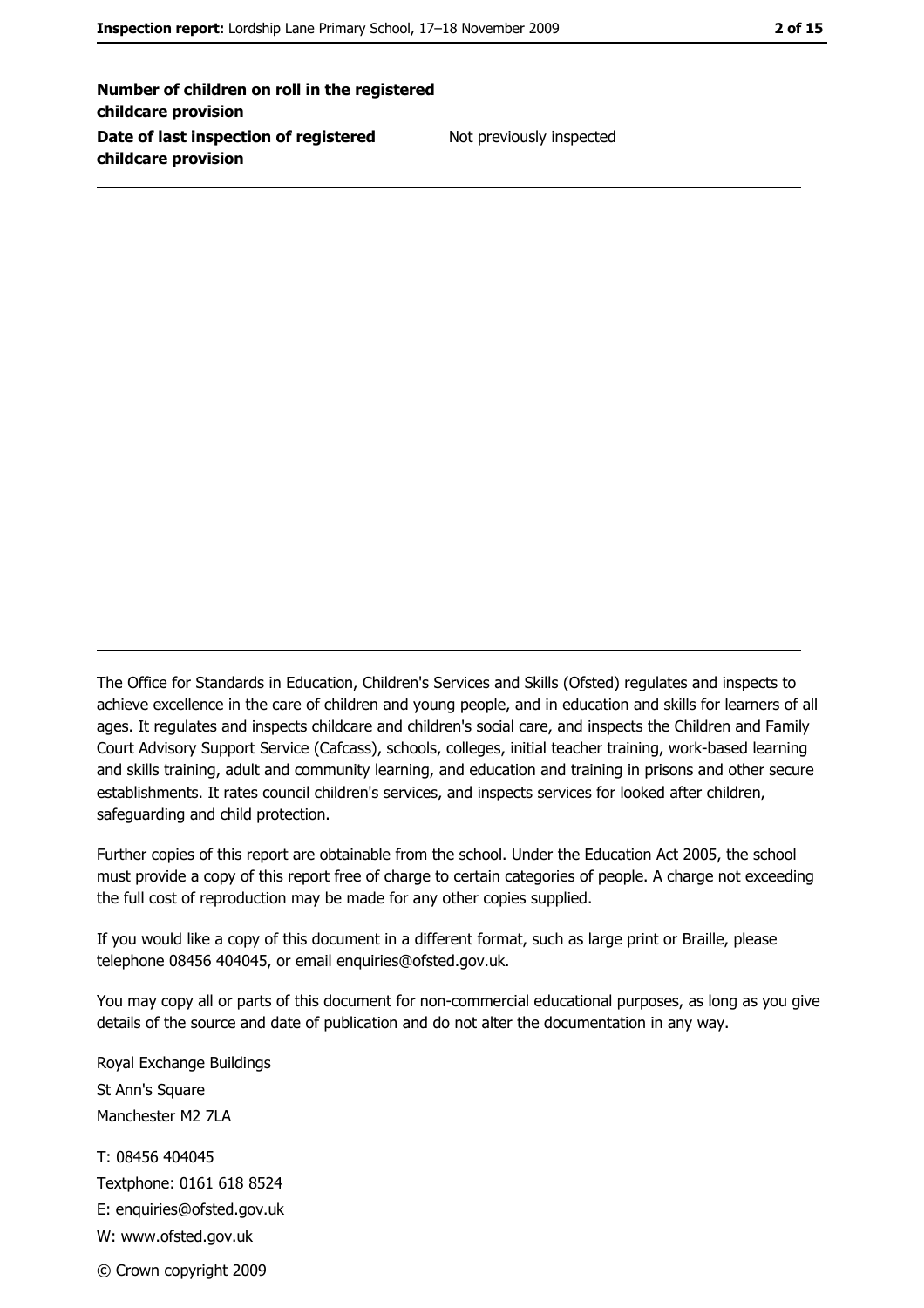# **Introduction**

This inspection was carried out by four additional inspectors. The inspectors visited 28 lessons or parts of lessons, and held meetings with governors, staff and groups of pupils. They observed the school's work, and looked at pupils' books, data on pupil performance, development plans, curriculum plans and school policies covering pupil safety as well as 96 pupil questionnaires, 69 parent questionnaires and 42 staff questionnaires.

The inspection team reviewed many aspects of the school's work. It looked in detail at the following.

- $\blacksquare$ Current and predicted pupil performance to see if it mirrors or exceeds the 2009 national test results.
- How successfully the school meets the needs of Somali pupils.  $\blacksquare$
- How effectively teachers meet the needs of pupils of different abilities and mark  $\blacksquare$ their work.
- The extent of pupils' personal development and well-being.  $\blacksquare$
- Whether there is sufficient ambition and drive at all levels to ensure strong and  $\blacksquare$ consistent improvement

# Information about the school

Lordship Lane Primary School is much bigger than most other primary schools. Eighty-six children attend the Nursery part time (56 in the morning and 30 in the afternoon). There are currently 90 children in the Reception year. The Nursery and the Reception classes make up the Early Years Foundation Stage. The proportion of pupils eligible for free school meals is much higher than average. Most pupils are of a White background, a small minority of whom are Turkish. The school is ethnically diverse with many pupils of a Turkish, Somali, Black British, or White British heritage. There is a much greater proportion of pupils learning English as an additional language than is found at most other schools. Many of these pupils, especially in the Early Years Foundation Stage, are at an early stage of learning English. The number of pupils with special educational needs and/or disabilities is broadly similar to the national average but the proportion with a statement of special educational needs is lower than usual. The Base is an area where pupils identified as experiencing difficulties receive additional support. Most of these pupils have speech, language and communication difficulties. The Lordship Lane After-School Club was inspected as part of this inspection.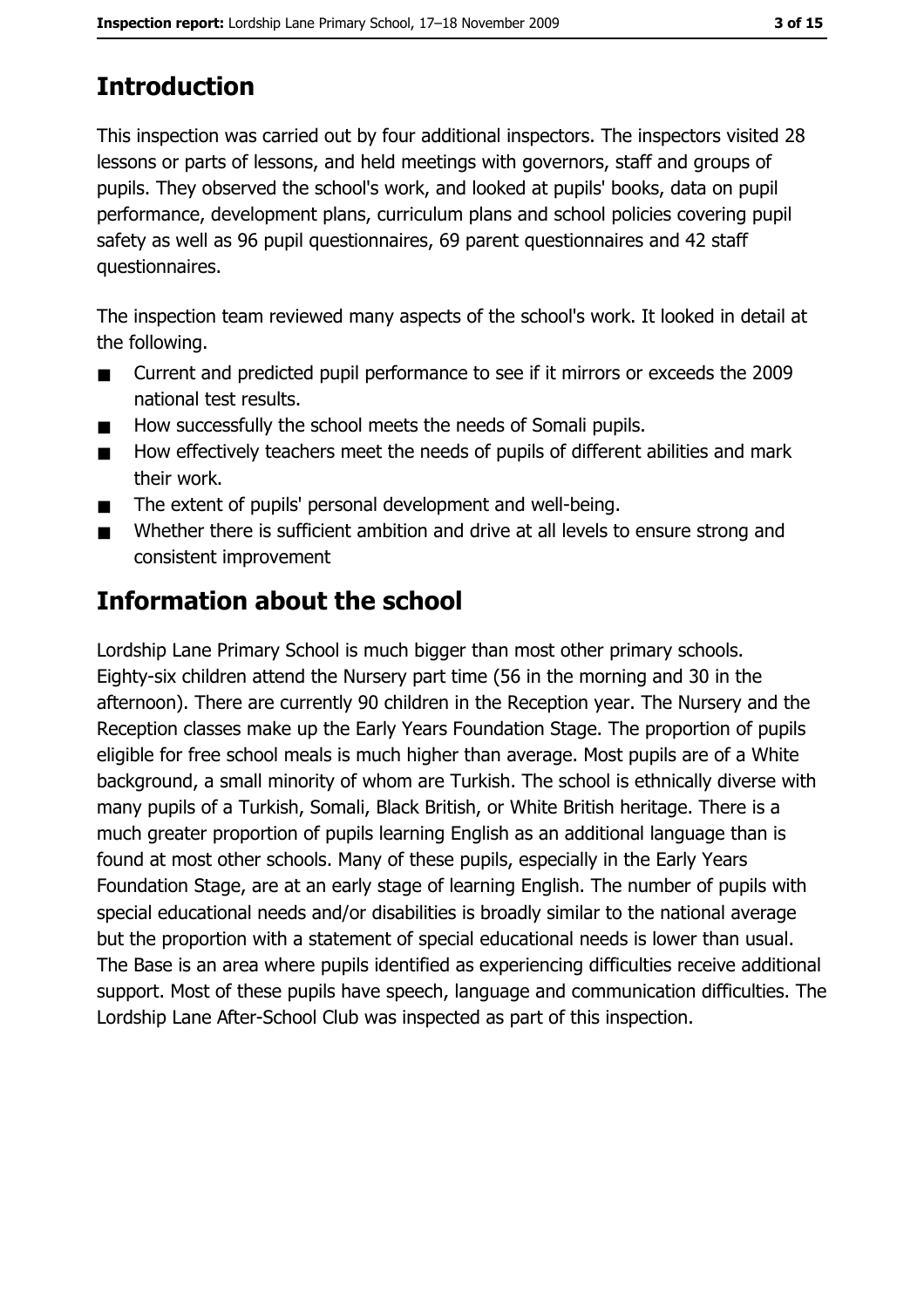# **Inspection judgements**

## Overall effectiveness: how good is the school?

#### The school's capacity for sustained improvement

## **Main findings**

The quality of provision has improved strongly because of effective leadership. There are many good aspects including good teaching, an interesting curriculum and high quality care. The views of one parent echoed those of others when they said, 'As a speaker of another language, I am aware of the great work this school does and I am not the only one. The community spirit in this school is great and we can be proud of it.' There has been an upward trend in the results of the Year 6 national tests over the last few years. Attainment in English has improved to average levels but pupils do less well in reading than in writing. The proportion of pupils achieving the higher Level 5 increased significantly between 2008 and 2009, especially in writing where it was above the national average. However, attainment remains low in mathematics and science. The school's careful tracking of pupils' progress, and inspection evidence, indicate that pupils continue to make good progress. Children in the Early Years Foundation Stage receive a satisfactory start to their education.

Improvements in writing have been most pronounced because strong leadership and staff training have been focused on improving teachers' subject knowledge and the use of assessment. Teachers provide more opportunities for pupils to talk about their writing and to use their skills in other subjects than they do in reading, mathematics and science. Pupils know what they need to do to improve their writing and teachers provide increasingly detailed guidance when marking their work. This is not as evident in mathematics or science. Teachers are well aware of the differing needs of pupils in their class and, in English and mathematics, prepare work accordingly. However, they do not always make explicit their expectations of what pupils are to achieve in the lesson.

Pupils enjoy the rich and varied activities provided by the school. These are supplemented very well by a wide range of popular extra-curricular activities. The school has in the past recognised the underachievement of some of its Turkish and Somali pupils. Through the school's support for them and their families, this gap has narrowed. In the 2009 national tests all Somali pupils gained the expected level for their age.

Pupils have a good understanding of what it means to be healthy and how to keep themselves safe. Pupils relish the many opportunities they are given to contribute to school life. They get on well together, share many common values and are well aware of the diversity of the wider community. Pupils' spiritual, moral and social development is good.

The school has a good capacity for further improvement, as reflected in its much improved provision, particularly teaching and pupils' progress. The school has a very accurate view of its successes and areas for development and has used this well in

| 3 |  |
|---|--|
|   |  |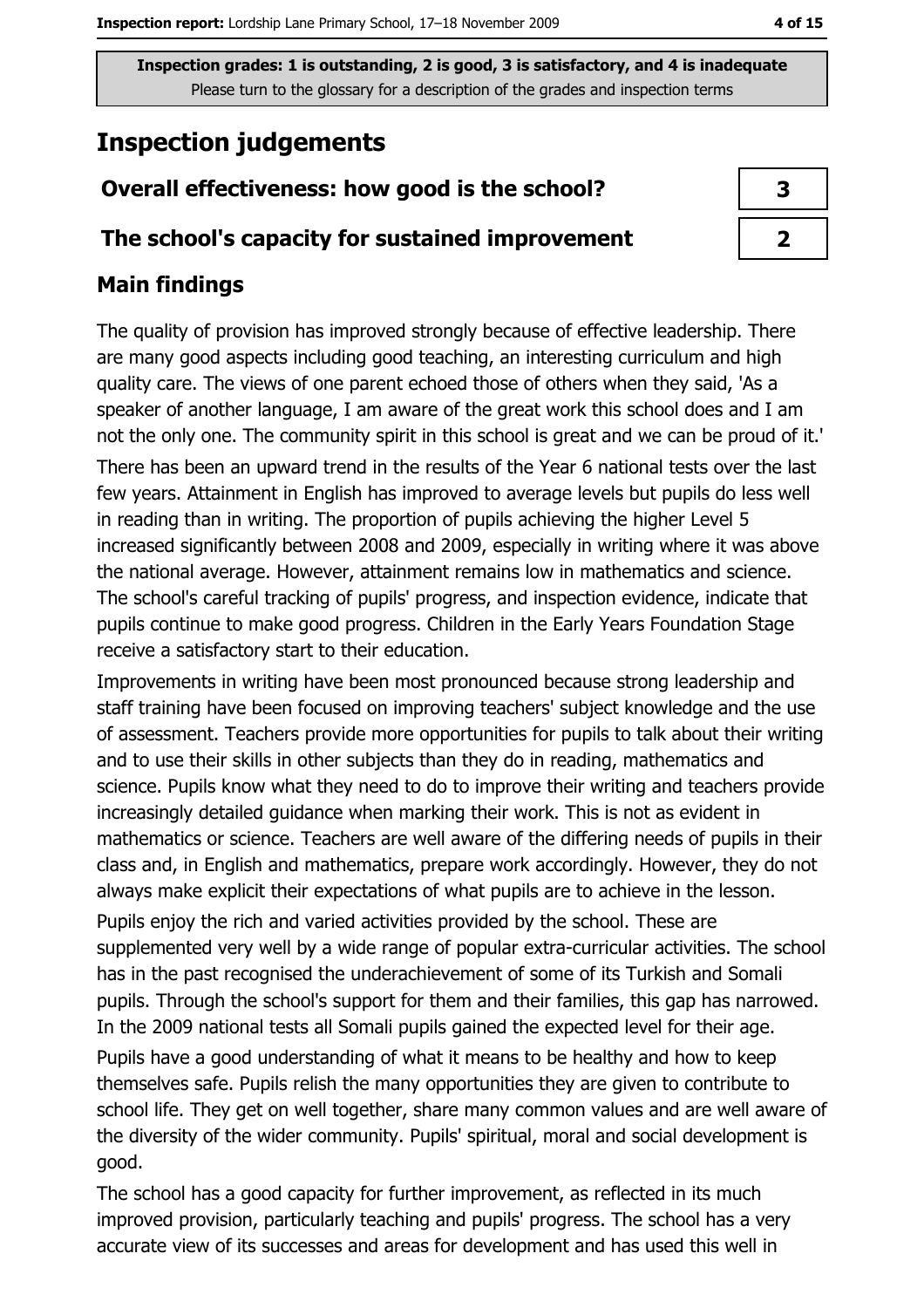conjunction with an all-encompassing vision of success to overcome weaknesses on several fronts.

## What does the school need to do to improve further?

- Improve standards in reading, mathematics and science so that by the summer of  $\blacksquare$ 2011 they meet or exceed national averages. This is to be achieved by:
	- teachers explaining more clearly what pupils of different abilities are expected to achieve in a lesson
	- providing more focused quality support for pupils in reading and mathematics
	- making better use of assessment and marking  $\equiv$
	- giving pupils more opportunities to talk about their learning in reading, mathematics and science
	- building in more opportunities for pupils to apply their mathematical knowledge and skills across a range of subjects
	- ensuring that subject leaders have sufficient time to monitor how their subjects are being taught and to support and coach their colleagues
	- planning more clearly how the school is to achieve this goal over the next two years.

## **Outcomes for individuals and groups of pupils**

School self-evaluation and inspection evidence confirm that pupils continue to make good progress. An analysis of pupils' literacy books clearly showed good progress in terms of the quality and quantity of their written work. Pupils rise to challenges presented to them, such as the Year 6 pupils who showed determination in mathematics when applying their knowledge of estimating perimeters to a practical problem.

In two out of the last three years pupils have made significantly better progress than pupils at other schools. Progress in reading and mathematics is already showing signs of acceleration this year as improvement strategies take effect.

Pupils with special educational needs and/or disabilities progress well because of the good quality support they receive, especially in overcoming their speech and language difficulties. Pupils at an early stage of learning English make good progress as they benefit from the whole-school focus on language development as well as specialist teaching.

The overwhelming majority of pupils state that they enjoy school and learning, a view endorsed by their parents and by inspection evidence. In lessons pupils were interested in their work, concentrated and tried to do their best. Pupils report that they feel safe in school, have a good understanding of their own safety and, as one pupil said, 'If you fall out with your friends you can go to a teacher'. Relationships are very good. Pupils are polite, responsible and manage their own behaviour well. This contributes to their good learning. Pupils have responded well to the school's promotion of healthy living. They

3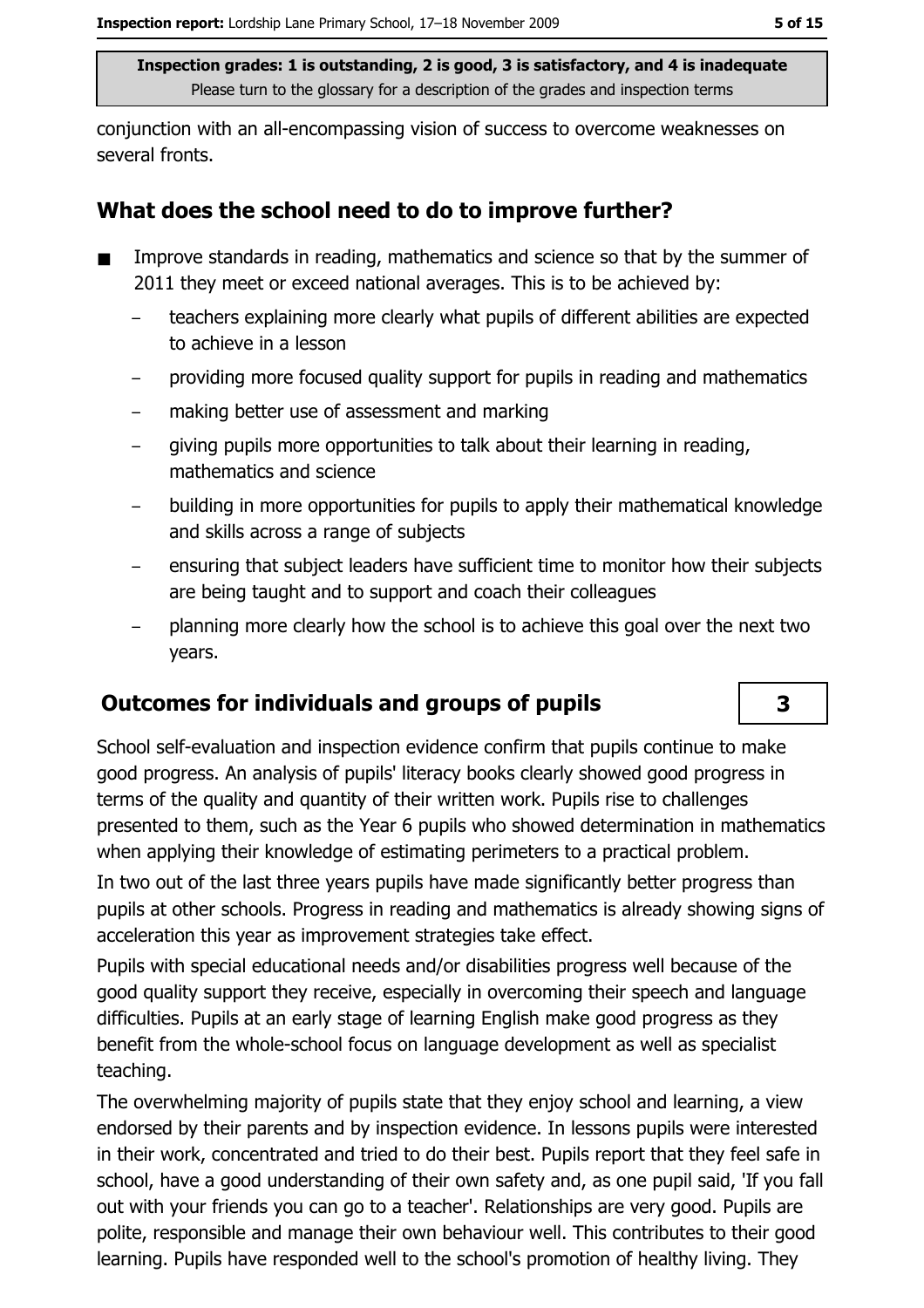speak enthusiastically about their many sporting successes and follow the school's rules on healthy lunch boxes. Pupils hold numerous positions of responsibility, such as running lunchtime clubs, taking the initiative, working together and making decisions so that they are well prepared for their future. The school's 'Ambassadors' perform a sterling job in organising events and forging links with the local community.

These are the grades for pupils' outcomes

| Pupils' achievement and the extent to which they enjoy their learning                                                     |                         |  |
|---------------------------------------------------------------------------------------------------------------------------|-------------------------|--|
| Taking into account:<br>Pupils' attainment <sup>1</sup>                                                                   | 4                       |  |
| The quality of pupils' learning and their progress                                                                        | $\overline{2}$          |  |
| The quality of learning for pupils with special educational needs and/or<br>disabilities and their progress               | $\overline{2}$          |  |
| The extent to which pupils feel safe                                                                                      | $\overline{\mathbf{2}}$ |  |
| <b>Pupils' behaviour</b>                                                                                                  | 2                       |  |
| The extent to which pupils adopt healthy lifestyles                                                                       | $\overline{\mathbf{2}}$ |  |
| The extent to which pupils contribute to the school and wider community                                                   |                         |  |
| The extent to which pupils develop workplace and other skills that will<br>contribute to their future economic well-being | $\overline{\mathbf{2}}$ |  |
| Taking into account:<br>Pupils' attendance <sup>1</sup>                                                                   | 3                       |  |
| The extent of pupils' spiritual, moral, social and cultural development                                                   | $\overline{\mathbf{2}}$ |  |

## How effective is the provision?

Through well-planned training and support, especially in relation to the teaching of writing, the quality of teaching has improved over the last few years and most is now good. Teachers' confidence and energy are supported by their good subject knowledge. Their enthusiasm and the pace of their teaching is often contagious and pupils are keen to answer questions, as seen when Year 2 pupils were re-telling the story of the Gingerbread Man. Practical activities, as in a science lesson on separating materials, are used well to increase pupils' understanding. Resources are also used well to engage pupils. For example, Year 3 pupils were captivated by the re-telling of the Greek myth about Theseus and the Minotaur on the interactive whiteboard. In most lessons, the

The grades for attainment and attendance are: 1 is high; 2 is above average; 3 is broadly average; and 4 is low.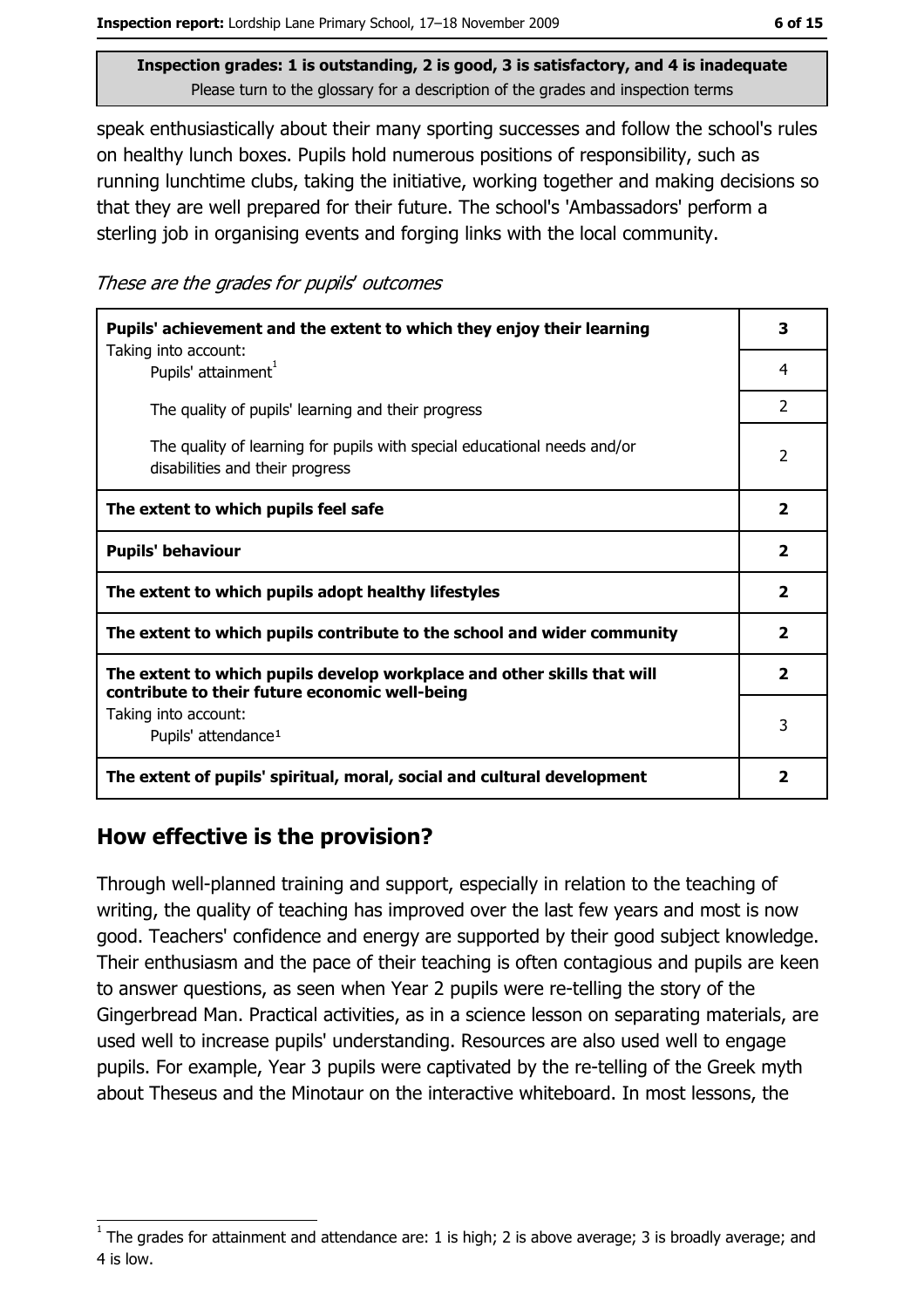introduction to and explanation of new language is a key reason why pupils at an early stage of learning English achieve so well. Additional adults are deployed particularly well to support individuals and groups of pupils at all stages of a lesson. However, teachers are occasionally less effective as they do not always engage pupils through lively questioning and debate.

The written feedback pupils receive has improved because of the introduction of the school's revised marking policy. There are examples of excellent marking, especially in English, that direct pupils to what they need to do to improve. In the best practice pupils are also given an opportunity to respond. However, such practice is not yet consistent across the school. At the start of a lesson, teachers always explain to pupils what they are expected to learn but only a few refer to this during or at the end of the lesson so that pupils can evaluate their own performance.

In recent years the curriculum has been carefully reviewed and revised to make it more appealing and the school acknowledges that this requires strengthening. However, the school has ensured that the curriculum meets the needs of all groups of pupils. Turkish and Somali pupils in particular have benefited from an increased focus on speaking and listening and role play. Trips and visitors are planned specifically to enhance learning. During the inspection, Year 4 pupils were writing a descriptive account of their recent trip to the Tower of London, including the 'dazzling and glittering' jewels they had seen. There are many good and popular extra-curricular activities, such as karate and cheerleading. Sports are a strong feature of the school and last year the school won the Haringey Sports School of the Year award.

In addition to the targeted support provided in lessons for pupils with specific needs, they also benefit from good quality teaching in small groups that focus on the development of their basic needs. However, some of the needs of the more fluent pupils who are learning English as an additional language are not always fully met or recognised. The Base provides an excellent facility to support those pupils experiencing difficulities. The school responds quickly when underachievement is identified. For example, following the identification of a weakness in writing, last year's Easter school (additional lessons provided by the school during the Easter school holidays) focused specifically on writing and during term time additional programmes were provided for more able writers. The school acknowledges the needs of its diverse community and accommodates them well, for example during Ramadan. The promotion of good attendance, both in lessons and assemblies, is given a high priority and has successfully raised attendance to a broadly satisfactory level. Pupils are proud when they reach the top of the school's 'Attendance Premier League' table. Good quality support and quidance and the consistent application of the school's behaviour policy promote pupils' good behaviour and personal development well. The breakfast club and after-school club both provide well for the pupils who attend. The school has forged good links with parents. This was particularly evident when 140 fathers and male carers attended the 'Dads in School Day'.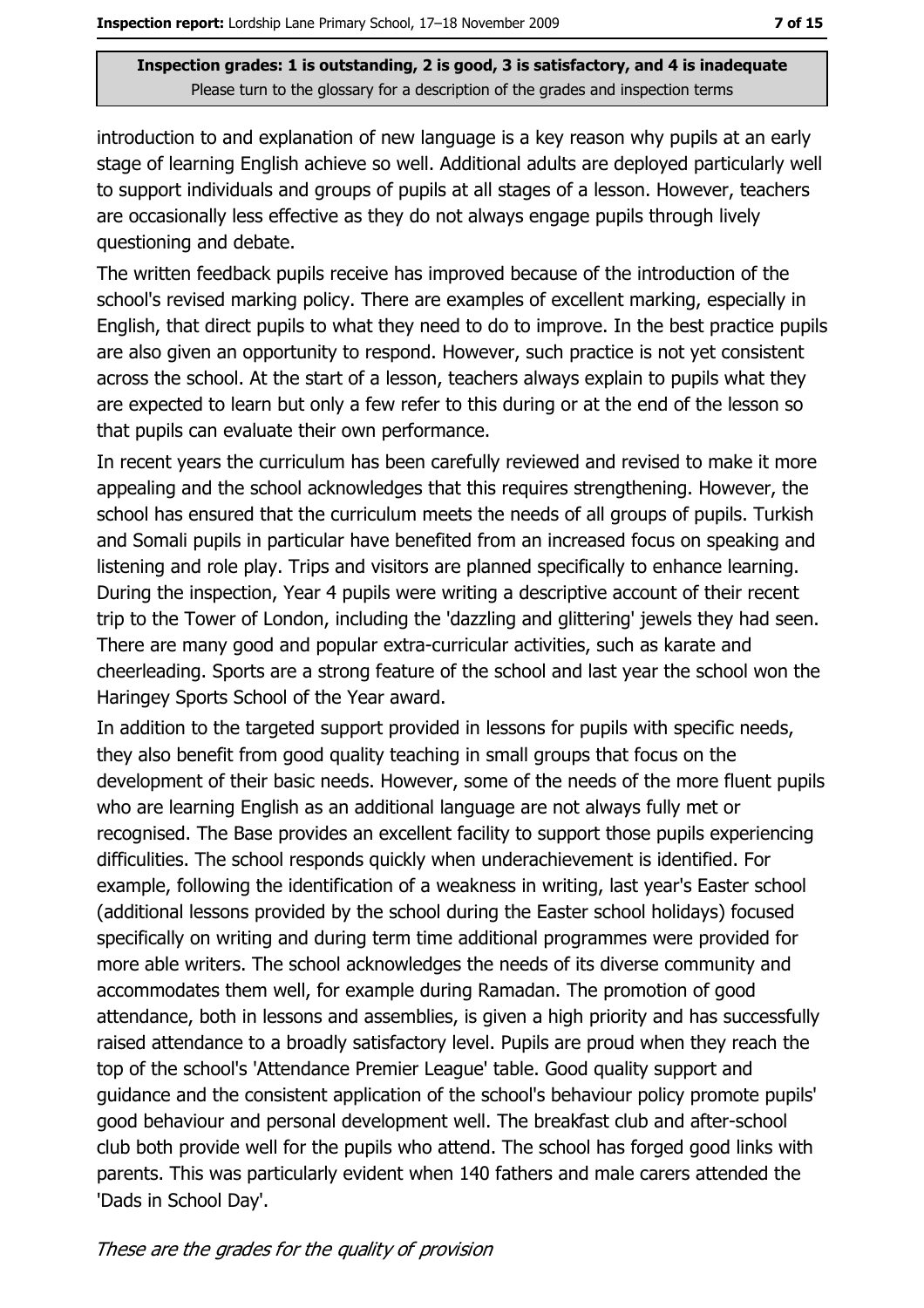| The quality of teaching                                                                                    |  |
|------------------------------------------------------------------------------------------------------------|--|
| Taking into account:<br>The use of assessment to support learning                                          |  |
|                                                                                                            |  |
| The extent to which the curriculum meets pupils' needs, including, where<br>relevant, through partnerships |  |
| The effectiveness of care, guidance and support                                                            |  |

#### How effective are leadership and management?

The headteacher, supported by an effective team of deputy headteachers has made great strides in moving the school forward. There are clear termly and yearly plans to show how the school intends to improve from satisfactory to good but the long-term vision is less clear. The training and support given to subject leaders have developed this layer of management into a force for change. Their impact is evident in the improving provision and rising standards, especially in writing. Opportunities for other subject leaders to monitor their subjects and coach their colleagues have been less frequent, particularly in mathematics. The recently appointed 'progress leaders' play an important role in continually evaluating the impact of the school's provision and refining what it needs to do to continually raise standards. This detailed tracking and analysis also enables the school to identify quickly any possible underachievement by particular groups of pupils and close the gap between them and their peers, as in the case of the Somali and Turkish pupils.

The governors are becoming increasingly supportive and are beginning to hold the school to account. They know how the school is to achieve its short-term goals but, without a plan for the next few years, they are unsure how the school's vision is to be achieved. They and the school ensure that there are comprehensive systems in place to promote pupils' safety. The school has carefully evaluated and planned how it promotes pupils' knowledge and understanding of the communities in which they live. Through community events and the appointment of specialist staff, the school has built strong relationships with all members of its parent body. Numerous agencies and other partnerships play an important role in supporting pupils' development.

| The effectiveness of leadership and management in embedding ambition and<br>driving improvement                                                                     |  |
|---------------------------------------------------------------------------------------------------------------------------------------------------------------------|--|
| Taking into account:<br>The leadership and management of teaching and learning                                                                                      |  |
| The effectiveness of the governing body in challenging and supporting the<br>school so that weaknesses are tackled decisively and statutory responsibilities<br>met |  |
| The effectiveness of the school's engagement with parents and carers                                                                                                |  |
| The effectiveness of partnerships in promoting learning and well-being                                                                                              |  |

These are the grades for leadership and management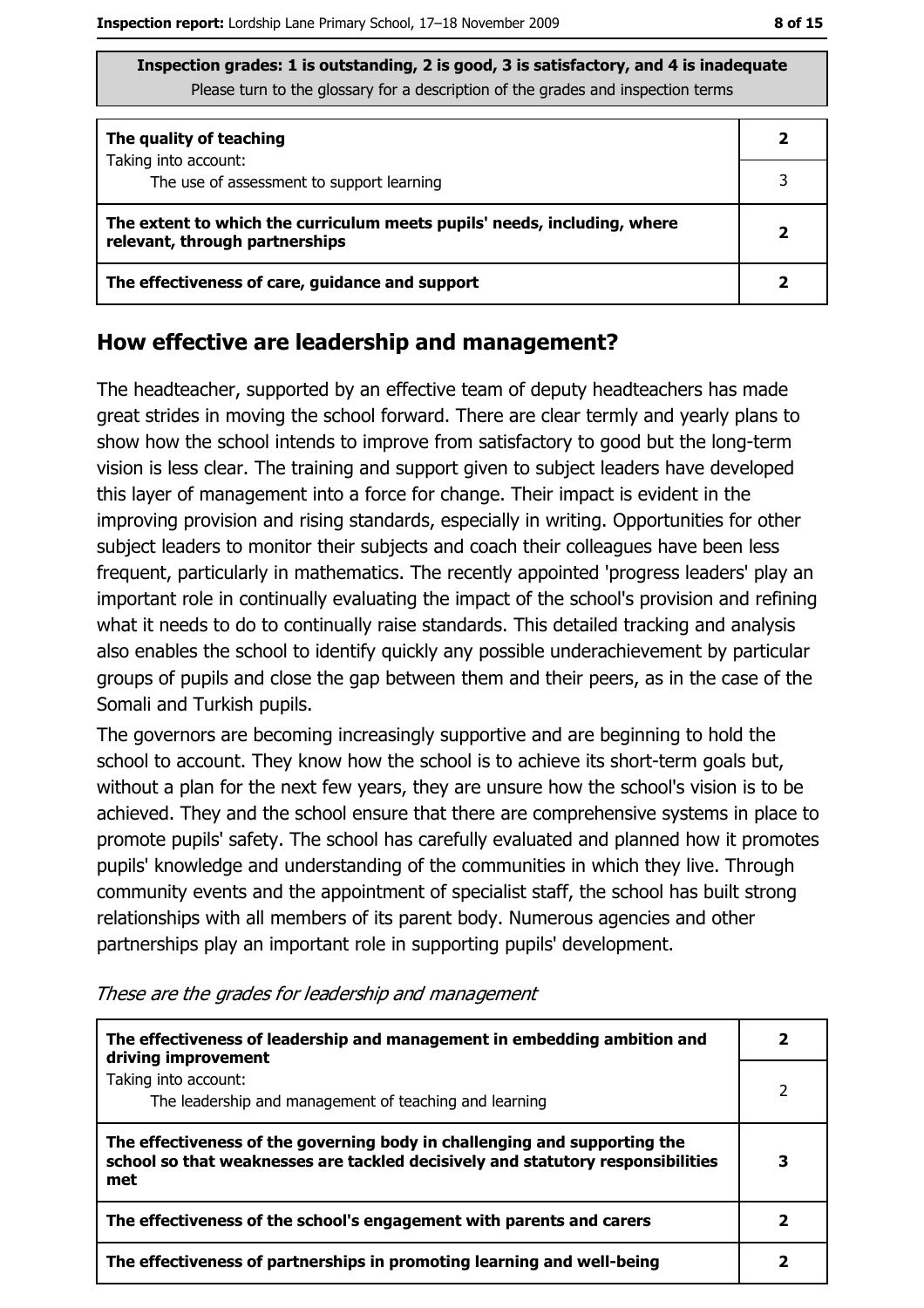$\mathbf{3}$ 

 $\overline{3}$ 

 $\overline{\mathbf{3}}$ 

3

| Inspection grades: 1 is outstanding, 2 is good, 3 is satisfactory, and 4 is inadequate<br>Please turn to the glossary for a description of the grades and inspection terms |              |  |
|----------------------------------------------------------------------------------------------------------------------------------------------------------------------------|--------------|--|
| The effectiveness with which the school promotes equality of opportunity and<br>tackles discrimination                                                                     | 2            |  |
| The effectiveness of safeguarding procedures                                                                                                                               | $\mathbf{2}$ |  |
| The effectiveness with which the school promotes community cohesion                                                                                                        | 2            |  |
| The effectiveness with which the school deploys resources to achieve<br>value for money                                                                                    | 3            |  |

## **Early Years Foundation Stage**

Children enter Nursery at below the expected level for their age, particularly in their language development. By the end of Reception most have made satisfactory progress but attainment remains below expectations. On arrival, children and parents are given a warm welcome and children soon settle to the activities and new routines in the Nursery. Relationships are good because all adults are caring and sensitive. However, although well supervised when all children are outside, the play area is overcrowded. Most adults have a secure knowledge of children's learning and development. The balance of activities that are led by teachers and those chosen by the children is satisfactory but at times there is not enough meaningful interaction between adults and children in the Nursery. In Reception, children do not have enough opportunity to make independent choices, for example when making the puppets of Elmer the elephant. Indoors, children enjoy quite a rich range of opportunities but this is not sufficiently reflected outside. Children's progress is assessed regularly but assessments are not sharply focused on what children can do independently. A recently appointed leader is to oversee the provision to ensure continuity and consistency after recent staff changes. The school has an accurate view of what needs to improve.

| <b>Overall effectiveness of the Early Years Foundation Stage</b>                             |  |
|----------------------------------------------------------------------------------------------|--|
| Taking into account:                                                                         |  |
| Outcomes for children in the Early Years Foundation Stage                                    |  |
| The quality of provision in the Early Years Foundation Stage                                 |  |
| The effectiveness of leadership and management of the Early Years<br><b>Foundation Stage</b> |  |

#### These are the grades for the Early Years Foundation Stage

### **Views of parents and carers**

The proportion of questionnaires returned was quite small. Nearly all the questionnaires were wholly positive with a minority of parents making written comments about improved home/school communication, support for parents and the good range of after-school activities. A few expressed concerns about pupils' behaviour but the inspection team found no evidence to confirm these concerns.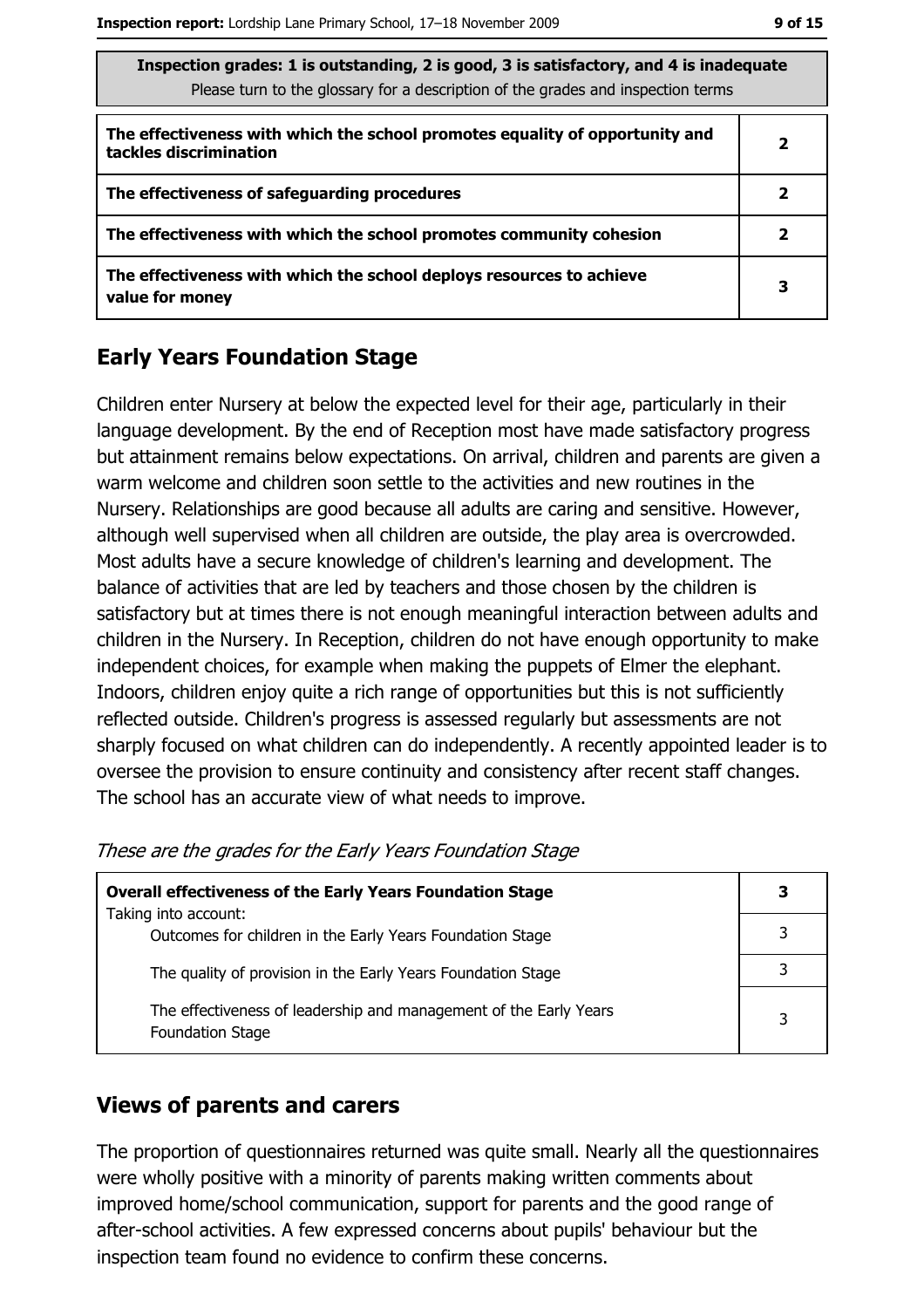#### Responses from parents and carers to Ofsted's questionnaire

Ofsted invited all the registered parents and carers of pupils registered at Lordship Lane Primary School to complete a questionnaire about their views of the school.

In the questionnaire, parents and carers were asked to record how strongly they agreed with 13 statements about the school.

The inspection team received 69 completed questionnaires by the end of the on-site inspection. In total, there are 691 pupils registered at the school.

| <b>Statements</b>                                                                                                                                                                                                                                       | <b>Strongly</b><br><b>Agree</b> |               | <b>Agree</b> |               |                |                | <b>Disagree</b> |                |  |  | <b>Strongly</b><br>disagree |  |
|---------------------------------------------------------------------------------------------------------------------------------------------------------------------------------------------------------------------------------------------------------|---------------------------------|---------------|--------------|---------------|----------------|----------------|-----------------|----------------|--|--|-----------------------------|--|
|                                                                                                                                                                                                                                                         | <b>Total</b>                    | $\frac{1}{2}$ | <b>Total</b> | $\frac{1}{2}$ | <b>Total</b>   | $\frac{0}{0}$  | <b>Total</b>    | $\frac{1}{2}$  |  |  |                             |  |
| My child enjoys school                                                                                                                                                                                                                                  | 44                              | 64            | 22           | 32            | 3              | 4              | 0               | $\mathbf 0$    |  |  |                             |  |
| The school keeps my child<br>safe                                                                                                                                                                                                                       | 41                              | 60            | 24           | 35            | 3              | 4              | 1               | $\mathbf{1}$   |  |  |                             |  |
| The school informs me<br>about my child's progress                                                                                                                                                                                                      | 34                              | 49            | 34           | 49            | $\mathbf{1}$   | 1              | $\mathbf{0}$    | 0              |  |  |                             |  |
| My child is making enough<br>progress at this school                                                                                                                                                                                                    | 33                              | 48            | 31           | 45            | 5              | 7              | 0               | 0              |  |  |                             |  |
| The teaching is good at this<br>school                                                                                                                                                                                                                  | 41                              | 59            | 27           | 39            | $\mathbf{1}$   | $\mathbf{1}$   | 0               | 0              |  |  |                             |  |
| The school helps me to<br>support my child's learning                                                                                                                                                                                                   | 33                              | 48            | 30           | 43            | 6              | 8              | 0               | $\mathbf 0$    |  |  |                             |  |
| The school helps my child to<br>have a healthy lifestyle                                                                                                                                                                                                | 32                              | 46            | 36           | 52            | $\mathbf 0$    | 0              | 0               | $\mathbf 0$    |  |  |                             |  |
| The school makes sure that<br>my child is well prepared for<br>the future (for example<br>changing year group,<br>changing school, and for<br>children who are finishing<br>school, entering further or<br>higher education, or<br>entering employment) | 25                              | 36            | 34           | 49            | $\overline{2}$ | $\overline{2}$ | $\mathbf 0$     | $\mathbf 0$    |  |  |                             |  |
| The school meets my child's<br>particular needs                                                                                                                                                                                                         | 28                              | 41            | 30           | 44            | 5              | 7              | $\Omega$        | $\mathbf 0$    |  |  |                             |  |
| The school deals effectively<br>with unacceptable behaviour                                                                                                                                                                                             | 28                              | 41            | 28           | 41            | 9              | 13             | $\mathbf{1}$    | $\mathbf{1}$   |  |  |                             |  |
| The school takes account of<br>my suggestions and<br>concerns                                                                                                                                                                                           | 24                              | 35            | 30           | 44            | 8              | 11             | 3               | $\overline{4}$ |  |  |                             |  |
| The school is led and<br>managed effectively                                                                                                                                                                                                            | 37                              | 54            | 24           | 35            | 5              | $\overline{7}$ | $\mathbf 0$     | $\mathbf 0$    |  |  |                             |  |
| Overall, I am happy with my<br>child's experience at this<br>school                                                                                                                                                                                     | 41                              | 59            | 24           | 35            | $\overline{2}$ | $\overline{2}$ | $\mathbf{1}$    | $\mathbf{1}$   |  |  |                             |  |

The table above summarises the responses that parents and carers made to each statement. The percentages indicate the proportion of parents and carers giving that response out of the total number of completed questionnaires. Where one or more parents and carers chose not to answer a particular question, the percentages will not add up to 100%.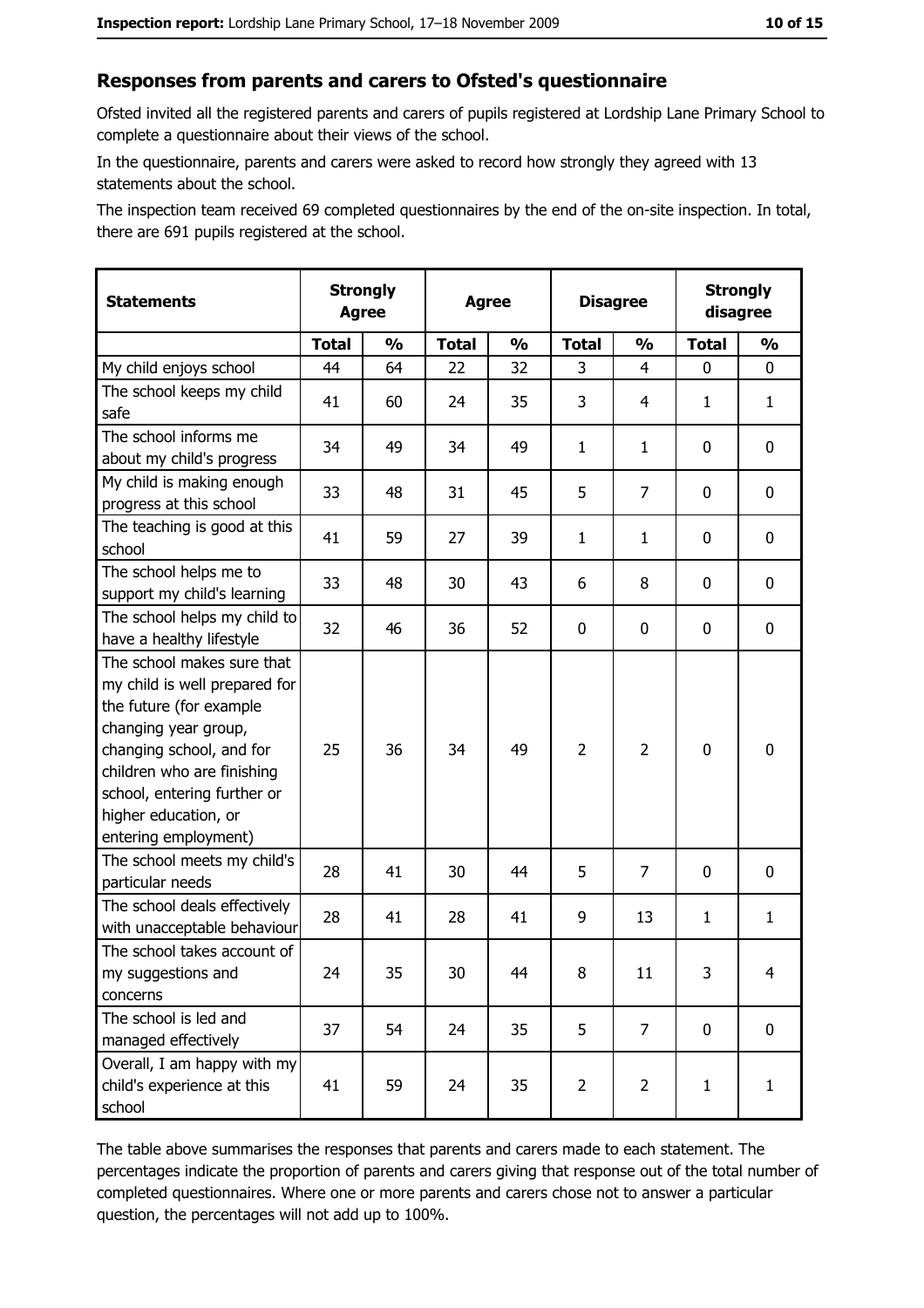# Glossary

| <b>Grade</b> | <b>Judgement</b> | <b>Description</b>                                                                                                                                                                                                               |
|--------------|------------------|----------------------------------------------------------------------------------------------------------------------------------------------------------------------------------------------------------------------------------|
| Grade 1      | Outstanding      | These features are highly effective. An oustanding<br>school provides exceptionally well for its pupils' needs.                                                                                                                  |
| Grade 2      | Good             | These are very positive features of a school. A school<br>that is good is serving its pupils well.                                                                                                                               |
| Grade 3      | Satisfactory     | These features are of reasonable quality. A satisfactory<br>school is providing adequately for its pupils.                                                                                                                       |
| Grade 4      | Inadequate       | These features are not of an acceptable standard. An<br>inadequate school needs to make significant<br>improvement in order to meet the needs of its pupils.<br>Ofsted inspectors will make further visits until it<br>improves. |

## What inspection judgements mean

## Overall effectiveness of schools inspected between September 2007 and July 2008

|                       | Overall effectiveness judgement (percentage of<br>schools) |      |                     |                   |  |
|-----------------------|------------------------------------------------------------|------|---------------------|-------------------|--|
| <b>Type of school</b> | Outstanding                                                | Good | <b>Satisfactory</b> | <b>Inadequate</b> |  |
| Nursery schools       | 39                                                         | 58   | 3                   | 0                 |  |
| Primary schools       | 13                                                         | 50   | 33                  | 4                 |  |
| Secondary schools     | 17                                                         | 40   | 34                  | 9                 |  |
| Sixth forms           | 18                                                         | 43   | 37                  | $\overline{2}$    |  |
| Special schools       | 26                                                         | 54   | 18                  | $\overline{2}$    |  |
| Pupil referral units  | 7                                                          | 55   | 30                  | 7                 |  |
| All schools           | 15                                                         | 49   | 32                  | 5                 |  |

New school inspection arrangements were introduced on 1 September 2009. This means that inspectors now make some additional judgements that were not made previously.

The data in the table above were reported in The Annual Report of Her Majesty's Chief Inspector of Education, Children's Services and Skills 2007/08.

Percentages are rounded and do not always add exactly to 100. Secondary school figures include those that have sixth forms, and sixth form figures include only the data specifically for sixth form inspection judgements.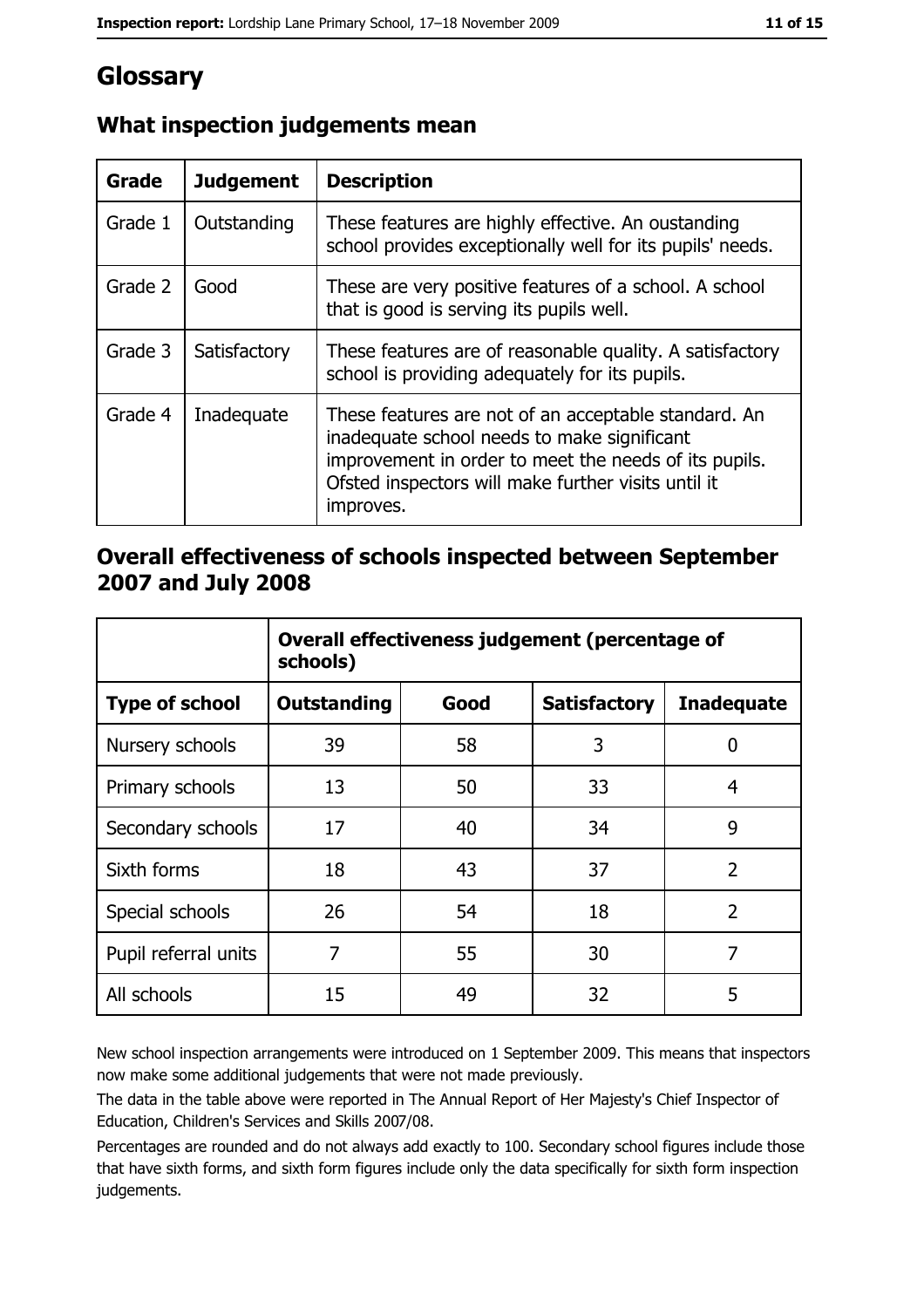# **Common terminology used by inspectors**

| Achievement:                  | the progress and success of a pupil in<br>their learning, development or training.                                                                                                                                                                                                                           |
|-------------------------------|--------------------------------------------------------------------------------------------------------------------------------------------------------------------------------------------------------------------------------------------------------------------------------------------------------------|
| Attainment:                   | the standard of the pupils' work shown by<br>test and examination results and in<br>lessons.                                                                                                                                                                                                                 |
| Capacity to improve:          | the proven ability of the school to<br>continue improving. Inspectors base this<br>judgement on what the school has<br>accomplished so far and on the quality of<br>its systems to maintain improvement.                                                                                                     |
| Leadership and management:    | the contribution of all the staff with<br>responsibilities, not just the headteacher,<br>to identifying priorities, directing and<br>motivating staff and running the school.                                                                                                                                |
| Learning:                     | how well pupils acquire knowledge,<br>develop their understanding, learn and<br>practise skills and are developing their<br>competence as learners.                                                                                                                                                          |
| <b>Overall effectiveness:</b> | inspectors form a judgement on a school's<br>overall effectiveness based on the findings<br>from their inspection of the school. The<br>following judgements, in particular,<br>influence what the overall effectiveness<br>judgement will be.                                                               |
|                               | The school's capacity for sustained<br>improvement.<br>Outcomes for individuals and groups<br>of pupils.<br>The quality of teaching.<br>The extent to which the curriculum<br>meets pupil's needs, including where<br>relevant, through partnerships.<br>The effectiveness of care, guidance<br>and support. |
| Progress:                     | the rate at which pupils are learning in<br>lessons and over longer periods of time. It<br>is often measured by comparing the<br>pupils' attainment at the end of a key<br>stage with their attainment when they<br>started.                                                                                 |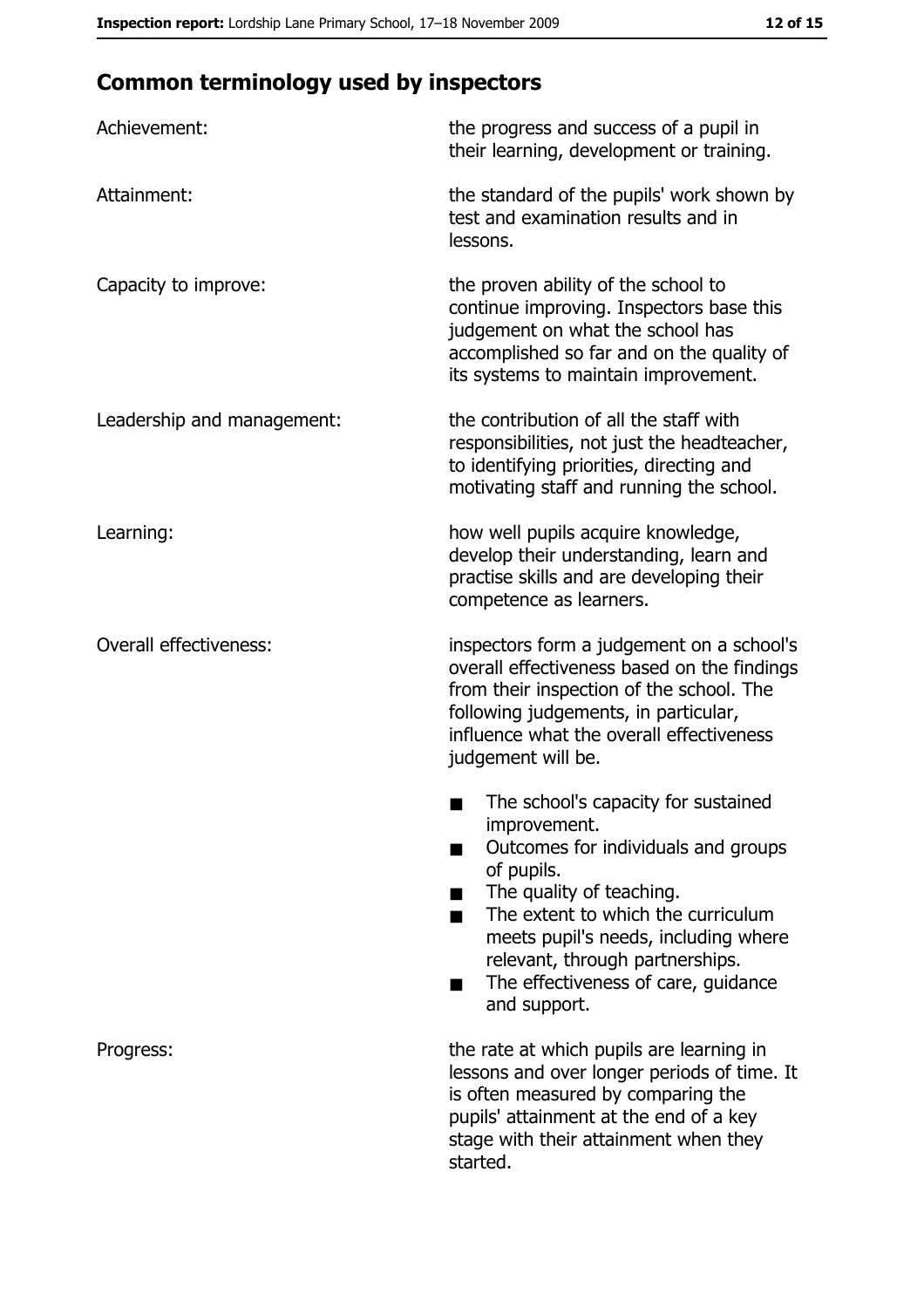This letter is provided for the school, parents and carers to share with their children. It describes Ofsted's main findings from the inspection of their school.



#### 19 November 2009

#### Dear Pupils

#### Inspection of Lordship Lane Primary School, Wood Green, N22 5PS

The inspection team thoroughly enjoyed visiting your school and we would like to thank you all for your friendly welcome. We found that your school has improved and that you are now doing better in English, especially in writing, and in mathematics and science. This is because teaching has improved and many more of your lessons are helping you to learn quickly. Our main finding is that the school provides you with a satisfactory education, but it also has many good features.

- Everyone at the school, including you and your parents, works well together.  $\blacksquare$
- You have a good understanding of how to keep healthy and you enjoy eating healthily in school and taking part in lots of sports and exercise. Well done!
- Your teachers give you interesting things to learn and this helps you to enjoy  $\blacksquare$ school.
- You behave well, are kind and considerate and know how to keep yourselves safe.  $\blacksquare$
- You carry out your responsibilities well, such as your role as 'Ambassadors' and your  $\blacksquare$ work on the school council.
- There are lots of interesting activities after school for you to enjoy.
- Your headteacher has introduced many good ideas that have helped to make the school better. She has even more ideas for the future. The school is therefore well placed to keep improving.

Although you are all making good progress, your attainment in reading, mathematics and science is still not high enough. I have asked your school to give you more opportunities to talk about your learning in these subjects and to use your mathematical skills in other subjects. I have also asked your teachers to explain more clearly what they expect you to do and how to improve your work.

Your teachers are determined to make Lordship Lane a good school. I have asked them to plan in more detail how they are going to achieve this and to work very hard in the next couple of years to make it happen. You can help them by always trying as hard as you can and listening to what they tell you to do to improve your work.

Yours sincerely

David Whatson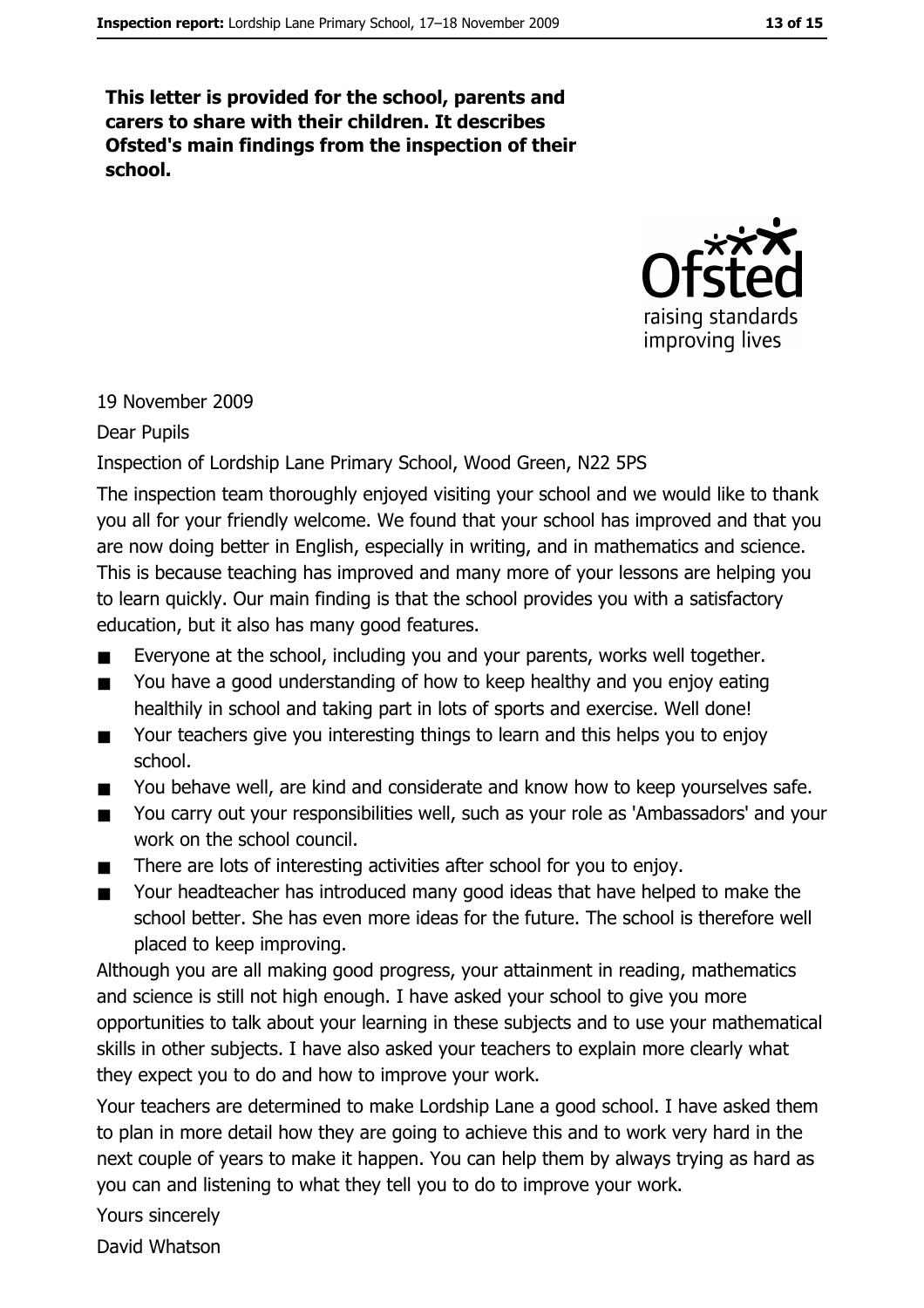Lead Inspector